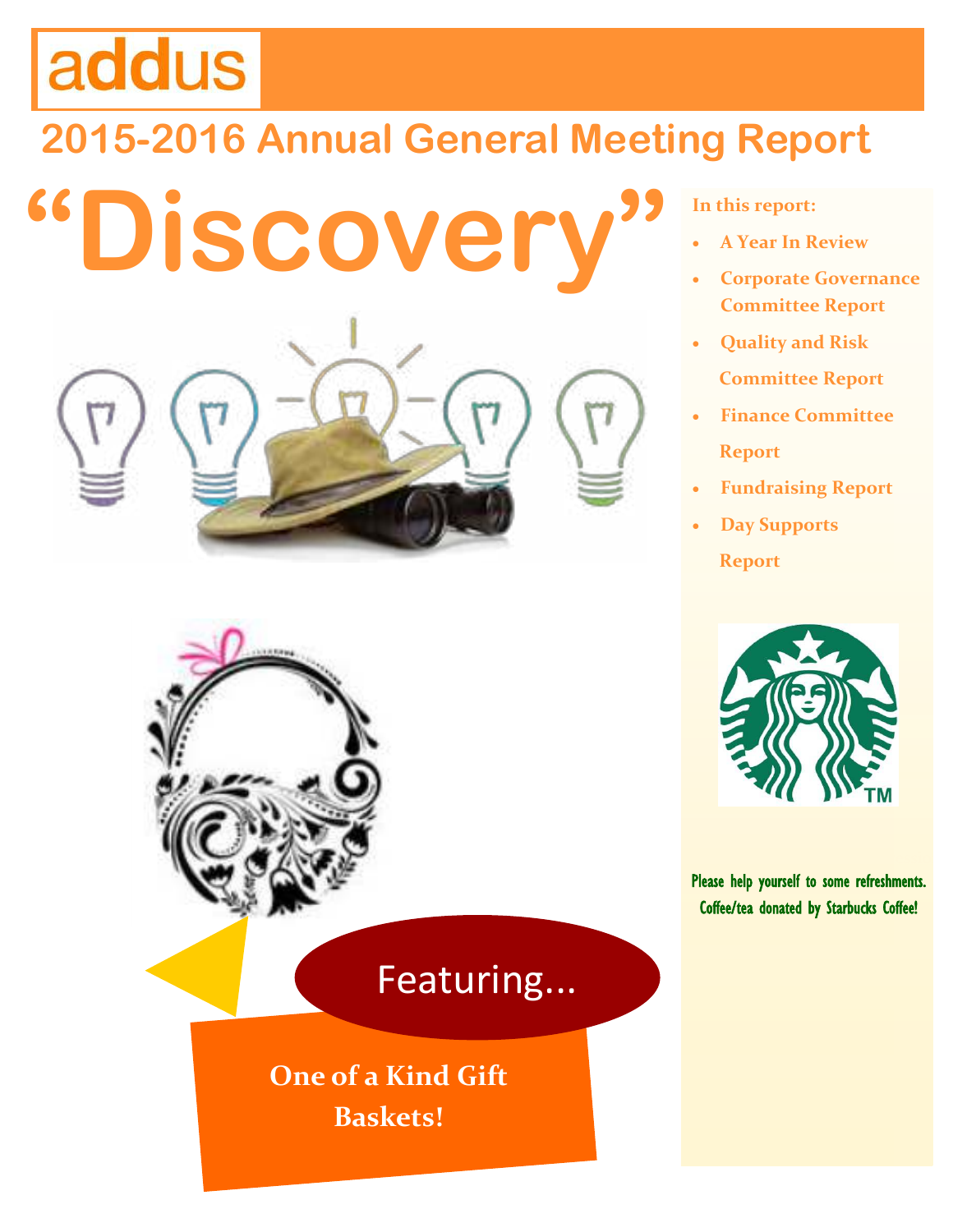## **A Year In Review**

#### **Discovery!**

t the heart of our 2015-2016 fiscal year, we drew on our past experiences and existing knowledge to discover additional community partnerships, in order to further develop new and exciting opportunities for the participants at Addus to experience valued social roles in their communities. We also gained insight on the future strategic goals the organization will venture towards in order to fulfill our Addus mission and vision.

Discovery is a teaming process in which all staff, community members and volunteers along with our participants and families work in coordination with a climate that embraces diversity, fosters a sense of social responsibility, and supports positive mutually beneficial relationships.

Some of the components needed to make the discovery process successful include our dedicated team (staff, participants, volunteers, community partners and donors) priding itself on our unique collaborative community based personcentred participation supports. A team who believes in the individuals we support and knows them well; and believes that everyone has value and is able to contribute to their communities to work, volunteer and enjoy community life regardless of the challenges they may face. This belief focuses on opportunities for participants to develop relationships, have positive roles in community life, increase control of their own lives, and develop the skills and abilities to achieve these goals. It is not only the right thing to do but, it is their Right to do so!

With the help of various community grants obtained, our committed staff team were able to increase Addus's capacity to support our participants that wish to work or volunteer. With their remarkable determination to continually support and find creative solutions to challenging situations and opening doors to opportunities, individuals were able to experience work and volunteer roles in various local businesses and organizations. And, for those who have a taste for a less traditional vocation flare, some participants ventured to experience their talents in the arts and catering with a focus on developing future business enterprises; from a successful community art show to the creation of some very tasty and equally spicy hot sauces!

The grants also allowed Addus to create effective marketing and promotional tools to promote our innovative, community based supports that focus on developing citizenship and full inclusion. Stay tuned for our new Addus website that will be launched in the near future!

Our community partners remain a key component of our team process and success for our participants and our dear to our hearts. These include partnerships with families and participants, socially responsible businesses in the community and philanthropists alike. Our partnerships involve working together collaboratively to find creative

solutions while honouring their commitments. While there is more work to do towards full inclusion, we see the results of our joint efforts in our year in review translating into successes and also the acquisition of tangible skills for our participants and the experience of being a contributing involved member in their community.

In Addition, we are grateful for and thank our volunteer board of directors and our management team for their commitment to strengthening our financial stability to ensure a strong sustainable organization; to build capacity to embrace new progressive ideas and programs for the future.

Addus continues to be thankful for our primary partnership with the Ministry of Community and Social Services. Addus has also given back its time and expertise to this partnership by serving on various Ministry of Community and Social Services Committees as part of the collective of Service Providers supporting the work that needs to be done 'behind the scenes' during the important transformation of sector.

In this current economic climate where the message continues to be 'do more with less' we give thanks to our donors and volunteers who stand with us during this team process to be able to increase the possibilities of our participants dreams to come true. They give us the inspiration and ability to dare to dream! Without their support this would not be possible.

All our collective efforts resulted in Addus successfully meeting all the Ministry Mandated Quality Assurance Measures standards during our second MCSS compliance review. Addus was found to be in total compliance right after first inspection; a remarkable and rare occurrence for an agency in the sector. Special thanks to all the Addus staff and Board of Directors for this positive outcome.

With heartfelt gratitude to the participants and their families who entrust in us the support to help pursue dreams. This partnership also teaches us how to find creative ways through real differences that can benefit us all in helping to build a community that we all want to live in, one that is supportive and inclusive.

What is the greatest and most precious thing at Addus? Its people and our partnerships- what a team we make together!

> **Special thanks to everyone one involved in creating a sense of community in partnership with Addus!**

 **Carol Larbi Mary Vieni Board Chair Executive Director**



addus

developmental disabilities & community partnerships

**Vision:** Adults with developmental disabilities are included in their community and hold valued social roles.

**Mission:** To foster the dignity and respect of adults with developmental disabilities, in partnership with our communities. by facilitating choice, creating community based opportunities and promoting independent living skills.

**Values:** Personal choice, individuality, empowerment, continuous learning, meaningful activity, friendships and fun.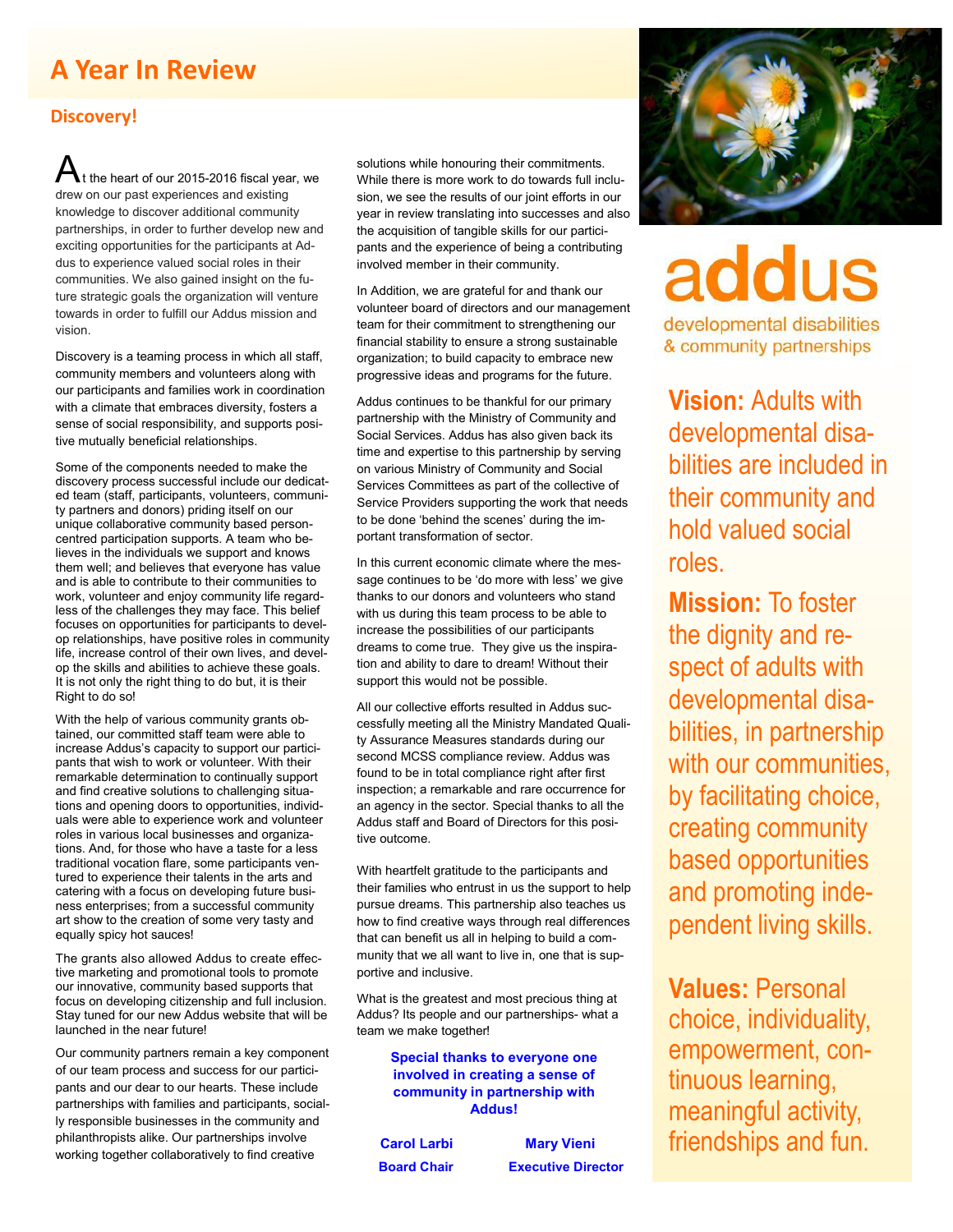

## **Addus 2015-2016 Corporate Governance Report**

The Corporate Governance Committee was created in 2008 by the Board of Directors of Addus, with the objective of developing and maintaining governance principles at Addus that are consistent with the highest standards of corporate governance and to review and assess on an ongoing basis Addus's system of corporate governance.

The Governance Committee is responsible on an on-going basis for:

- Identifying and recommending candidates for election or appointment to the Board.
- Ensuring that Board orientation programs are in place for new directors.
- An ongoing education program for all directors to ensure that their knowledge and understanding of Addus and their responsibilities as director are kept current.
- Developing and recommending to the Board a process for assessing the Board, its committees and individual directors, including the Board and committee chairs.

The Corporate Governance Committee has had a productive year and we have achieved or made good progress towards completing many of our goals as well as carrying out our annual responsibilities. The following initiatives were undertaken in fiscal 2015-2016:

- Completed a board orientation for one new board member, welcome Andrea Westbrook.
- Completed and reviewed the results of the Board Self-Evaluation Questionnaire.
- Carried out the annual Executive Director performance evaluation.

The Corporate Governance Committee respectively submits this report. June 2016

**Thank you to all staff, families and community partners that participated in our Addus SWOT surveys in 2015! With your contributions Addus has developed our 2016-2020 Strategic Plan which will be launched this summer. The four strategic priorities that will be focused on are:**

- Expansion: Art Studio, Vocation, Fee for Service Options
- $\Diamond$  Increasing Community Partnerships
- Developing a Social Media Presence
- Developing a Social Enterprise
- ♦ Increasing French Language Capacities

### **2015-2016**

### **Board Members:**

Chair

Carol Larbi

Treasurer/Finance Committee

David Vicker

Finance Committee

Sharon MacMillan

Chair of Quality & Risk Committee

Carol Larbi

Branding/Fundraising

Chair of Corporate Governance **Committee** 

Kristen Lawrie de Jesus

**Secretary** 

Mark Benvenuto

Board Member

Catherine McCall (Past Chair 2015) Andrea Westbrook

**Many thanks to all the board members that volunteer their time and expertise to further enrich the lives of the participants at Addus.**

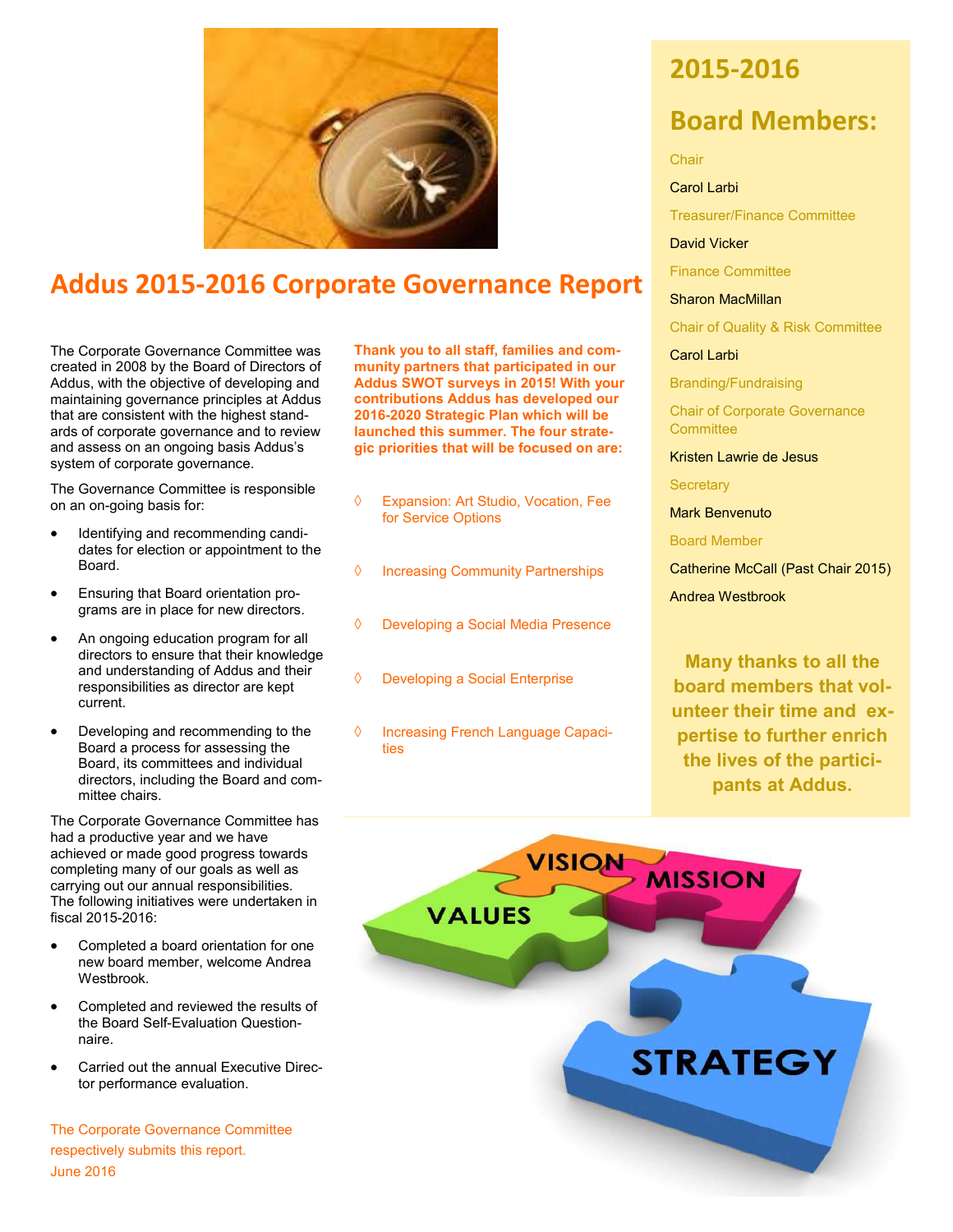

**Effort**  and **Quality** 

# **Addus 2015-2016 Quality and Risk Committee Report**

The Quality Risk Committee ensures that appropriate quality indicators of services and supports are in place to measure Addus' performance and to foster continuous quality improvement. This committee monitors indicators and seeks proactive approaches for certain unexpected occurrences. This focus enables Addus to strengthen its commitment to quality programming.

#### **THE QUALITY RISK COMMITTEE IS RESPONSIBLE FOR:**

 $\sqrt{}$  Periodic monitoring and review of achievement of quality indicators.

 $\sqrt{1}$  Identifying barriers to achieving Addus' vision and present recommendations to the board of directors to address them.

Complete analysis of targets and outcomes achieved to ensure continuous quality improvement.

#### **THE QUALITY AND RISK COMMITTEE COMPLETED THE FOLLOWING:**

- Monitored the Annual Checklist to ensure Addus remains on track with quality indicators.
- Presented and reviewed the results of the Family Satisfaction Survey and the Staff Engagement Survey to the Board. The Quality and Risk Committee, on behalf of the Board thanks all respondents who participated in the surveys.
- Reviewed and presented the results of Addus's 2015 SWOT Survey to the Board for the purpose of developing the Addus 2016- 2020 Strategic Plan. The Quality and Risk Committee, on behalf of the Board thanks all respondents who participated in the surveys.
- Conducted training on Quality Assurance Measures developed by the Ministry of Community and Social Services. As a result there is ongoing training for participants and staff on rights/responsibilities and protocols when responding to issues pertaining to safety. The Board also receives training in the areas specified by the Ministry of Community and Social Services (MCSS).
- Monitored, updated and presented Basic Assurances Outcomes and Business Continuity Plan Outcomes for Addus to the Board.
- Monitored and presented outcomes of Preventing Workplace Violence Committee for Addus to the Board.

**The Quality and Risk Committee respectively submits this report. June 2016**

# Quality Control **Quality Assurance**

**"Success is the sum of small efforts, repeated day-in and day-out."** ~Robert Collier

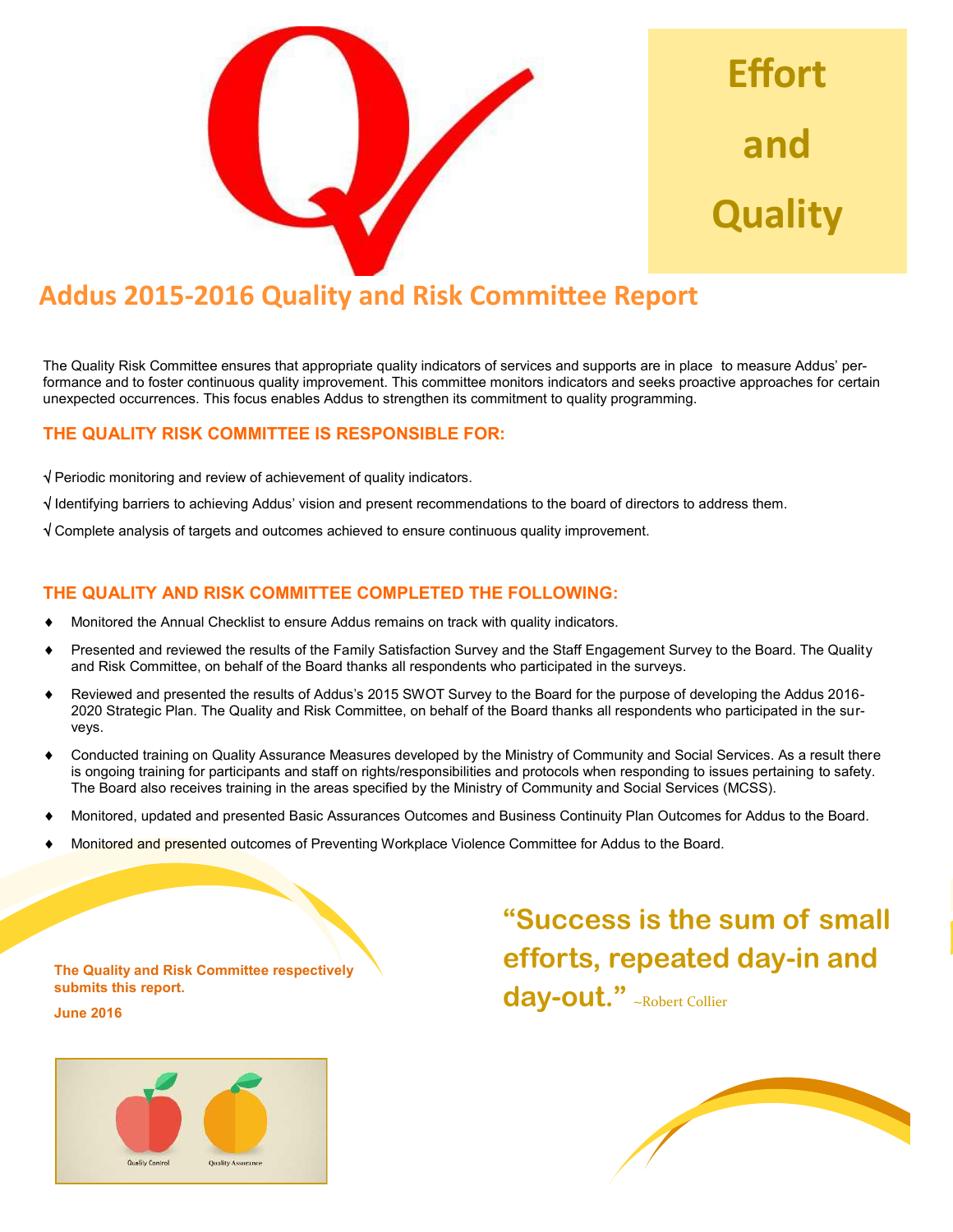# **Addus 2015-2016 Finance Committee Report**

**The Finance Committee was active throughout the 2015/2016 year and addressed the following:**

Continued Finance Committee governance with respect to oversight of the office manager's duties, where a segregation of duties continues to be upheld to maintain strong financial controls.

Continuous refinement of Addus' income and expenses in the budgeting process, and continued transparency in the budget leading to the Board of Directors having a greater understanding of the organization's financial position.

Active discussion with Management on opportunities and proposed initiatives for program growth and expansion.

Fundraising efforts (including the third annual Addus Walk, Windermere's Harvest Fest, Holiday Mail-out Campaign, and other events) were held to help support the budget. The organization will be maintaining focus on fundraising/donation efforts in the new fiscal year 2016/2017.

Continuing Finance Committee meetings during the Board's summer break.

Had the 2015/2016 annual audit completed by RSSM LLP, Chartered Professional Accountants. The auditors had no significant findings to report.

The audited annual financial statements, which comply with the current Canadian accounting standards for not-for-profit organizations, can be obtained upon request.

The Finance Committee respectively submits this report.



# **Addus 2015-2016 Fundraising Development Report**

**Summary of 2015-2016 Fundraising Revenue:**

**Thank you to all the 2015-2016 donors, supporters and friends of Addus whose financial support continues to help us work towards our vision of a community in which adults with developmental disabilities have valued social roles.** 

Grants Received:

\$34,200 MCSS Building Capacity Grant

\$5,000 Scotia Bank D.H. Gordan Foundation

\$5,000 Catholic Charities for Art Community Event & Development of Art Stock.

\$1,500 Canada Gives

General Donations: \$3,337.94

Donations in Kind Specifically for Staff: \$831.05

Food and Gift Cards donation for Staff Acknowledgment Towards Staff Holiday Dinner and Board Meetings.

Holiday Mail Out: \$4,207.60

Addus participants demonstrated their creativity by creating unique 2016 Art Calendars. A lovely gift calendar was mailed out to Addus family, friends and donors and overall was a well-supported campaign.

Second Annual Addus Walking for Dreams Event: \$8,140

This year join us for our 4th Annual Addus Walk! Stay tuned!

Harvest Fest: \$3,929

Another successful year! The Harvest Fest Fair was created in 2008 and it is hosted by the participants and staff at the Windermere program location site to raise money for programming to be used at their location site. Their success is due to their hard work, the support of St. Olave's Anglican Church and the community, making it every year a very successful event! This year all other Addus programs supported the successful event by selling their arts and crafts at the fair.

**Creating** The Fund Development Committee respectively submits this report.

**Possibilities** 

June 2016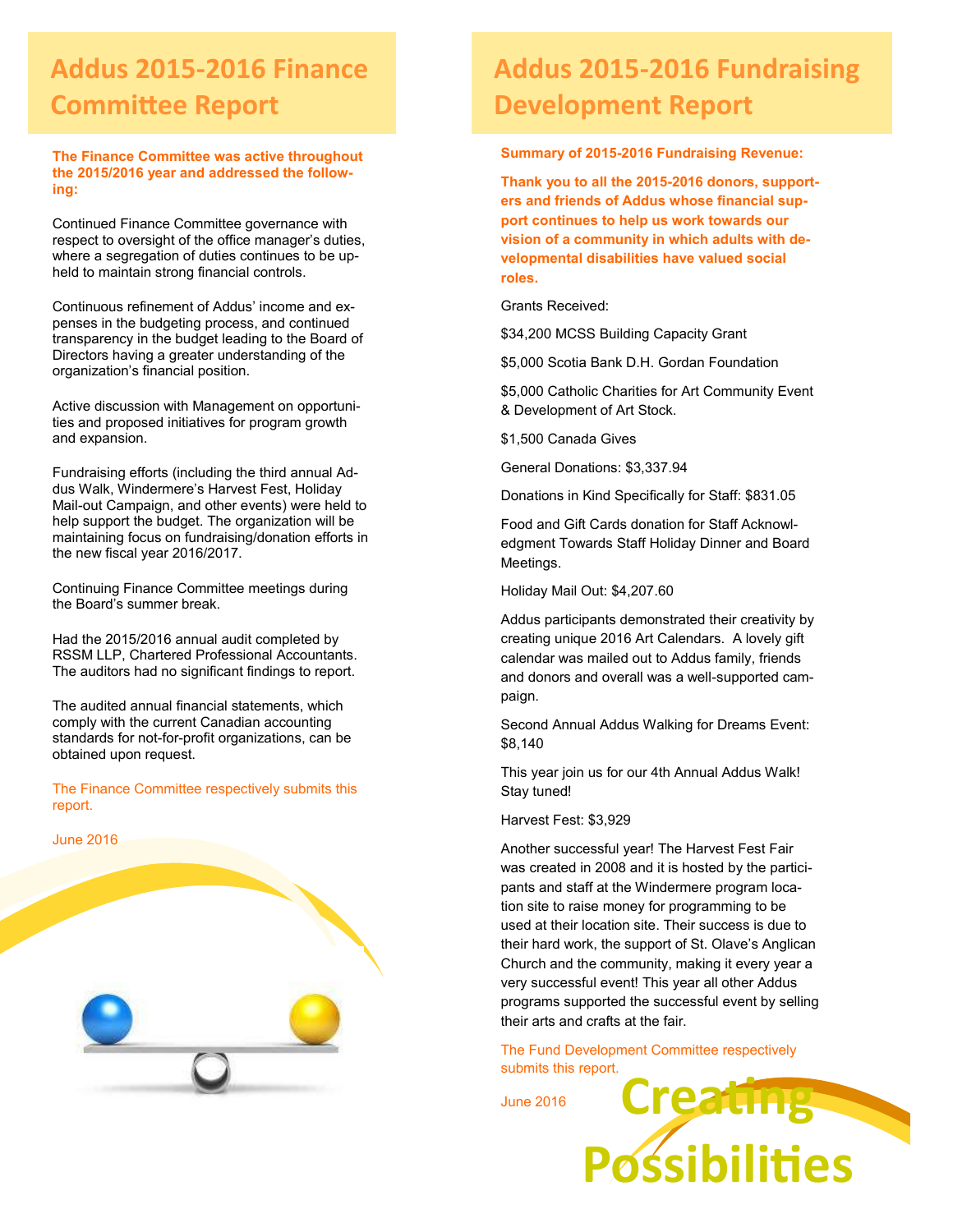# **Addus 2015-2016 Day Supports Report**

#### **General Program Highlights**

Our Vision, Mission and Values is the core of who we are and what we do. From the planning stages of the annual Individualized Community Action Plan (ICAP) for participants at Addus to Participants realizing their goals… our Vision, Mission and Values embrace DISCOVERY.

All the programs have successfully promoted personal choice, independence, meaningful activity, continuous learning and social inclusion as a way to ensure that each person is feeling empowered and supported to make their own decisions and DISCOVER-IES.

We continue to focus on what is most important to the Participants while directly involving them within the community, building a network of connections, fostering relationships, engaging them in meaningful activities and most importantly just having FUN! As Participants are provided with and experience new DISCOVERIES, supports are expanded and participants exercise selfdetermination and choice.

Some of this year's Discoveries include:

Experienced new volunteer and work opportunities in the community through our Building Capacity Grant – Choco Sol, Paint Box Catering & Bistro and Sit! Stay! Dog Emporium.

Last year, Participants were involved in prevocational training which included interviews for the Pan Am Games. During this year, these skills were further developed and translated to new vocational and volunteer opportunities

Participants continue to remain engaged in further developing their culinary skills, creating hot sauces for a future social enterprise or catering for various community organizations and events.

Participants continue to remain interested and engaged with developing their creativity through various creative mediums – art, photography, sketching and film. The participants continue to explore other means to which they are able to share their creativity and artistic passion and pursue alternative vocation experiences.

Experienced rights training using acting/ drama as a way to learn, with the support of the community based Dramaway program

iPads are being used in new ways: create movies, art, photography, discover and to share musical interests and augmenting communication.

Learning to deal with changes to a close friend's health. This was an opportunity to learn about supporting a friend through a difficult time in his life and his changing needs.

Several Participants have celebrated 10 years or more of employment!

#### **Orchard View**

The Orchard View program has seen some big changes this year. New Participants have joined the program bringing a new energy with them.

The Orchard View program has successfully provided Participants with opportunities to experience new and varied volunteer opportunities to promote social inclusion through volunteering with community partners like: Boost CYAC, LOFT Community Services, Oasis Clothing Bank, and Heart & Stroke Foundation. Participants are continually exploring new goals and fun experiences. Highlights include:

Exploring the world of hot sauces and creating their own to include in our Social Enterprise through our website.

Learning about our Universe and Solar System then imaginatively making their own planets in a creative arts program.

Creating an interactive "What should I wear" program to teach Participants the appropriate clothing for weather, outdoor activities, etc.

Creating art and participating in the community based Infuza Art and Film Show.

#### **Eglinton**

The Eglinton program continues to DISCOV-ER the creative potential of its Participants. The Participants continue to experience an extraordinary opportunity to express their personal emotions and creativity through art which include painting, sketching, printing tshirts, printing greeting cards and filming music and movie footage. Her are just a few highlights from the last year:

The INFUZA Art & Film Show exhibited the creative works of the Participants. It was a huge success. This was a great opportunity to showcase the Participant's work with families and the community alike. There was a considerable turnout from families and the community including our friends from Starbucks. The art, photography and series of short films was enthusiastically well received by everyone. There was an incredible energy at the event and the Participants were witness to the celebration and adulation of their achievements. They were celebrated individually with certificates honouring their dedication, time and creativity as well as earnings from any art work they may have sold.

The participants continue to maintain their volunteer role with the Scott Mission

The participants planned and hosted the 14th Annual Winter Carnival this year which was celebrated on February 25th, 2016.

Participants managed the table sale for their Holiday Card Sale at Toronto Metro Hall.









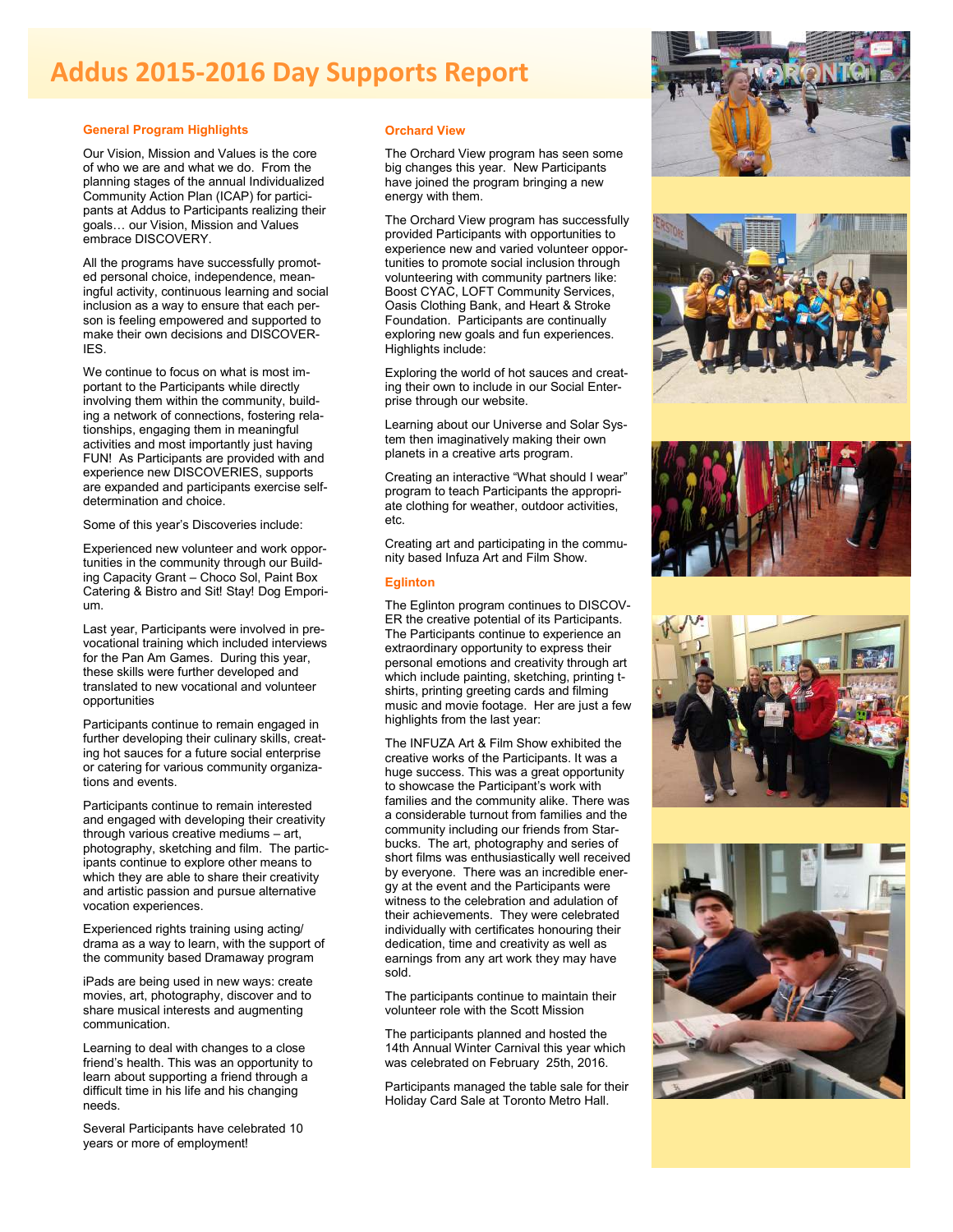# **Addus 2015-2016 Day Supports Report**

#### **Windermere**

It has been a busy year for the Windermere site. The program has built strong community networks by taking on a leadership role through a partnership with The St. Olave's Hunger Patrol program. This program provides the opportunity for the participants to make sandwiches that are then distributed to the homeless in the community. Through the power of food many of the Participants were able to realize their personal goals by promoting the value of their culinary skills; they do this by successfully maintaining catering services to the St. Olave's congregation and other community groups. This year they also catered the INFUZA Art and Film Show. During the year, the Participants and staff organized, planned and made homemade jams, preserves, canned goods and baked goods for the Harvest Fest fundraiser they hold annually. They were also actively involved catering for community members.

#### Other highlights include:

Participants also started to volunteer at the YMCA – greeting members and scanning cards at the front desk

.One Participant continues to volunteer at the head office once a week independently

.This year a volunteer has been coming in to teach Art classes. A trip to the Art Gallery of Ontario was organized with her and the Participant's had the opportunity to learn and explore different types of art including portraits. The following week the participants painted portraits at program.

.Last year, Participants joined in "mock" elections to learn about candidates and the voting process

#### **Vocation**

The goal of the Vocation program is for the Participant to develop the highest level of independence; with the support they need to be successful. It is also important to us that Participants enjoy their jobs, are challenged by their work, and are included in their workplaces. The vocation program uses a variety of strategies to support participants in learning their job, and gaining selfconfidence and independence at work. Some examples include:

.Parapan Am Games: six participants, five staff, and one parent volunteered here in the summer of 2015. This included discovering new sports, music/arts, and volunteer skills. Most of us also attended the dress rehearsal of the opening ceremonies. (All of the programs contributed to this experience; the vocation role was working with Pan Am Games to facilitate the volunteer application, training, scheduling, etc.)

.Choco Sol: Participants have volunteered here this year. They have discovered new skills and connections with this welcoming and inclusive community.

.Paint Box Catering and Bistro: Participant has been employed here since September. He has discovered new employment skills and connected with many of his coworkers.

.Sit! Stay! Dog Emporium: Participant has volunteered here since March. This has been a great placement in supporting participants to learn about the world of work.

.LOFT Community Services: Participants had new volunteer experiences here. They both demonstrated their amazing work ethic and enjoyed volunteering to help others in their community.

.Bloom Restaurant: Participant discovered a wonderful new opportunity in her community. Discovering new skills at Starbucks: although Addus Participants have worked at Starbucks for many years, we continue to work with the managers to discover new roles and skills. For example, one Participant, who has now worked at Starbucks for ten years, has taking on making her own Frappuccino, as well as handing pastries off to customers.

#### **V.I.S.A. Program**

V.I.S.A. (Vision, Independence, Success and Achievements). The V.I.S.A. program provides unique opportunities for Participants to connect with their communities in a 1:1 or 1:2 support model. Participants are able to explore their communities and their goals/interests on various levels by volunteering at organizations like the Disabled Sailing Association and at the DSTO Fair. Participants also work on exploring new ways to being healthy and being physically active within the community. Participants are supported in their employment with a focus on gaining independence while constantly feeling challenged and learning new skills in the workplace.

#### Some successes include:

.Participant conquered fears and tried both Kayaking with Harbourfront Canoe Kayak Center and the Pan Am Tree Top Zip line on the Harbourfront. He was also a proud volunteer at the Para Pan Am Games.

.Participant has received a raise at work and can now make his own Strawberry Banana Smoothies for his break. He also volunteered with Para Pan Am Games.

.Participant has learned to be more independent on a sailboat with the Disabled Sailing Association of Ontario (DSAO) and is more actively involved as a volunteer (opening day, Toronto International Boat Show, DSAO Ambassador) and also came 2nd in Race Day. He also participated in Para Sports training and demo of wheelchair basketball as well as sledges, para-cycling and bocce.

.Participant has achieved and is maintaining her independence at work, she is celebrating her 10th Anniversary at Starbucks.

.Participant volunteered at the Toronto International Boat Show. He has also become quite independent and savvy in the kitchen. He has been learning new

TTC routes. Last year, he submitted a news column for the Addus newsletter. .Participant planned and prepped a Canada Day and a Halloween party. She also worked on a cookbook of her favorite recipes.





#### **Social Club**

The Social Club provides a casual and social environment as an after hour's program on Tuesdays and Thursdays. Some of the activities for all the participants included: TTC outings, exploring local events, celebrating and planning birthday parties as well as coffee and pub night socials. The Addus relief staff and the Participants work together and create the monthly schedule to ensure that the Participants are suggesting choices that are fun and interesting according to their goals.

Together we look forward to continue to build upon the Addus vision and commitment to enhance Participants' experiences. With each passing year Addus has not only offered more services but ensures we continue to maintain and develop quality programming. We continue to maintain and enhance the network and partnerships in place with other agencies, businesses and community groups. Our programs have truly enriched the lives of our participants. We look forward to another great year of many DISCOVERIES.

Program Manager respectively submits this report.

June 2016